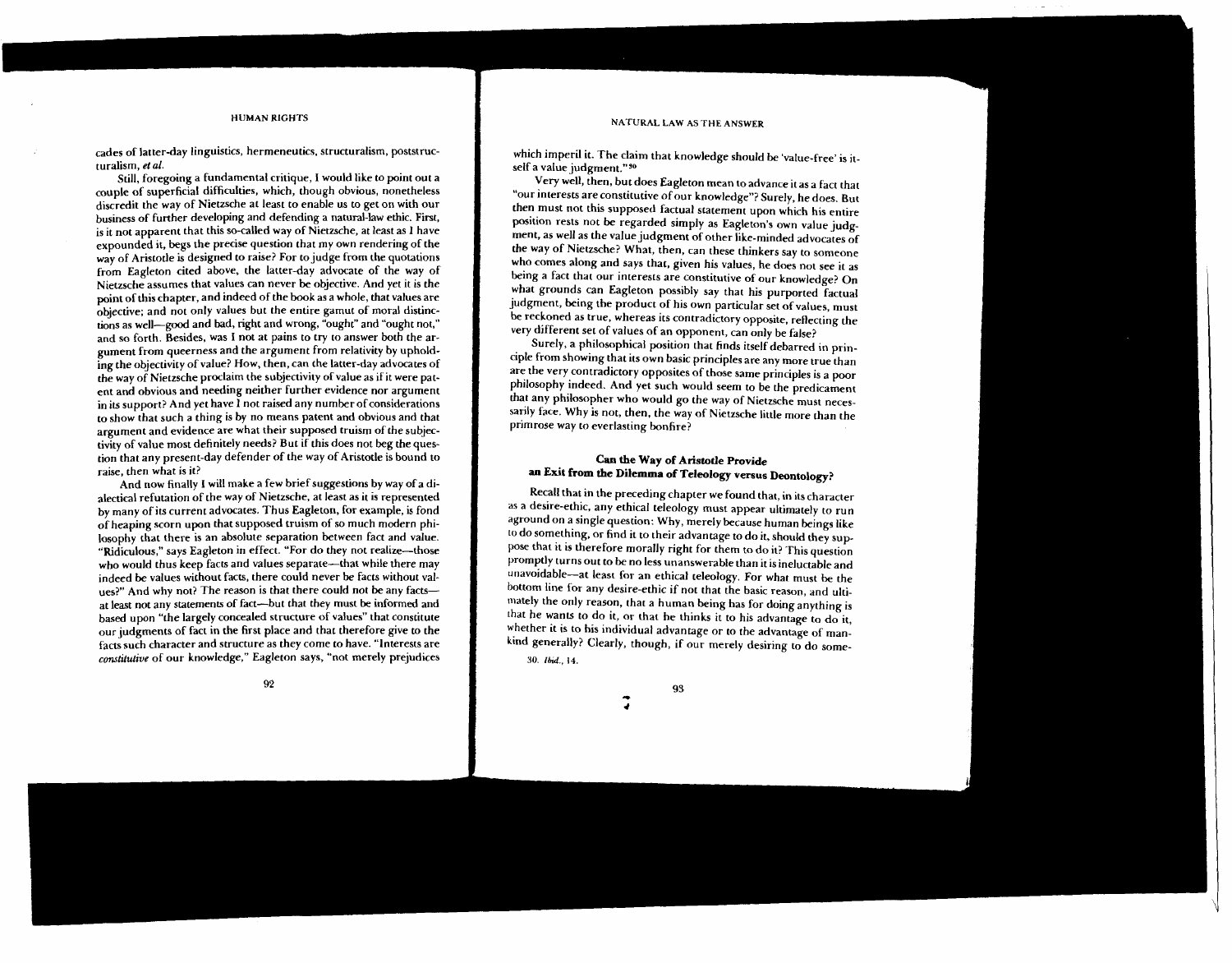thing or liking to do it seems not to offer the slightest moral or ethical warrant for our doing it, the inevitable consequence must be that no desire-ethic, and therefore no ethical teleology, can claim to be an ethics at all.

Nor would the situation appear to he any less desperate were we to renounce ethical teleology as a bad job ethically and were to embrace a duty-ethic or ethical deontology instead. For although it cannot he denied that a so-called deontology, or duty-ethic, has all of the earmarks of being an ethics, it unhappily turns out not to have a leg to stand on, either as an ethics or as anything else. For what is the mark of any duty-ethic or "ought"-ethic if not that "oughts" are absolutely ultimate in such an ethics: the reason that **1** ought (that is, morally ought) to do thus and so can never be hecause **1** like doing it, or because it is to my advantage to do it-for that would return us again to the quicksands of a desire-ethic. No, the only reason that **1** ought to do thus and so is because I ought; and that ends the matter.

Unhappily, if that ends the matter, our purported "ought"-ethics turns out to be without basis or foundation. For the question "why?" is always proper and legitimate with respect toany assertion of moral obligation. Nor is there any other way that such a "why"question can ever he answered with respect to an "ought" save by considering what our human desires and wishes and supposed advantages turn out to be. And with that, what was purportedly an "ought"-ethic collapses into the arms of a desire-ethic, and again, the fatal dialectic breaks out anew. The logic of any ethical teleology seems to force us toembrace a deontology, and the logic of any deontology takes us right back to the arms of a teleology. And so our dilemma would seem to he one from which there is no exit.

But what now may be said regarding the fortunes of a so-called natural-law ethic: is there any way that it can escape the dilemma of either teleology or deontology? Apparently not. For certainly, there is no denying that a natural-law ethic-or, as it might better be termed, a natural-end ethic-is a teleological ethic. True, it may not be a teleology in the vein of either a Utilitarianism or a Rational Egoism. But a teleology it surely is. For if the capstone of such an ethics is but the notion of a human being's natural end or *telos,* and if the end or *telos* of a person is that toward which that person is oriented, as being that which he desires and toward which his aims and purposes are ultimately directed, then there is no question but that it is a "teleology" that one must

## **NATURAL LAW AS THE ANSWER**

contend with-and not just etymologically but in deed as well.

Nor is that all, for I have been at considerable pains throughout this chapter to show that any and all moral obligations—obligations that can be shown to be either a matter of natural law or derived from natural law-are such that if it is asked why and on what grounds and in what sense they may be held to be duties that are binding upon us, the answer can only be that they are duties for us insofar as they contribute to the attainment of that which is the natural end or goal or *telos* of each and every one of us as human beings. Immediately with this answer, though, that fatal dialectic seems to be triggered all over again.

Appearances to the contrary notwithstanding. I think that a natural-law ethic can successfully obviate the dilemma simply by escaping between the horns. The way it is enabled to do this is by showing itself to **he** neither a teleology in the usual sense nor a deontology. And yet how is it possible for a natural-law or natural-end ethic to purge itself of the obvious taint, particularly of its being a teleology, when by etymology, as well as in its content. it seems to proclam itself to be nothing if not teleological?

To the end of such a purgation of a natural-law ethic. I propose to pursue a roundabout and circuitous course by first considering the somewhat eccentric but very illuminating case of two quite eminent contemporary natural-law philosophers. Germain Grisez and John Finnis. For what is interesting about the Grisez-Finnis position-at least so far as I understand it, which 1 must admit is not very far, the position being most elusive-is that Grisez and Finnis would appear to want to escape from the dilemma of teleology-deontology by seeking to convert natural-law ethics into a seemingly almost unequivocal deontology, and yet at the same time without having to sacrifice the teleological character of their ethics. Morover, so far as I can determine, the resource that they would fall back on to effect this union of seeming incompatibles is to deny that such human ends or *tele* as play a role in a properly teleological ethics are *nalurul* ends at all. Or at least. they would say that the ethical or moral warrant which we have for pursuing such ends cannot be provided by mere facts of nature. It can never be because as human beings we naturally tend toward, or pursue, such ends that it may **be** adjudged right for us to pursue them. In other words, it is as though these ends had a deontological character in their own right: they are ends that we ought to pursue, just because we ought. But how can this be?

94

**95**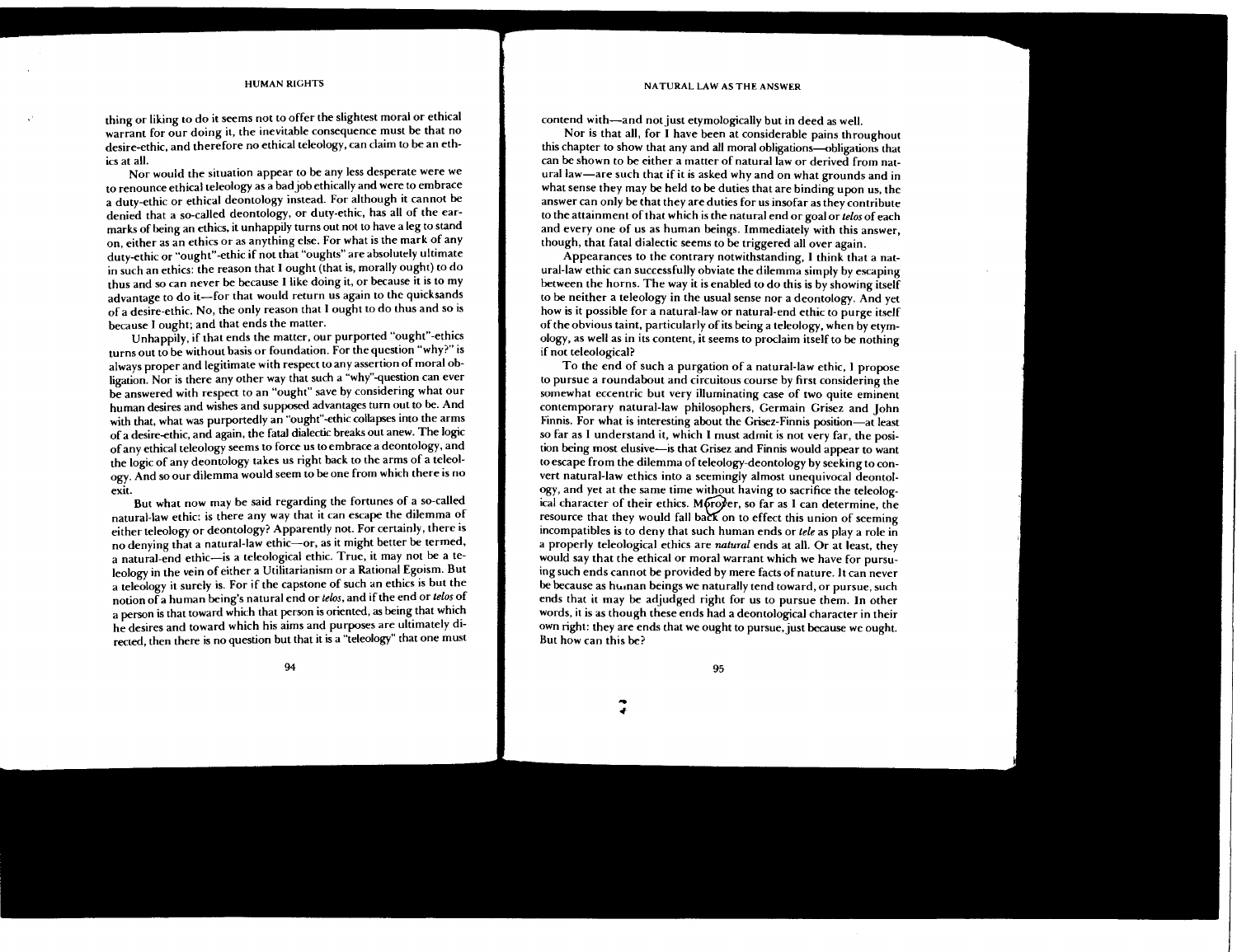1 cannot but think that this Grisez-Finnis attempt to obviate the dilemma of teleology versus deontology is ultimately unsuccessful. It is almost as though they were trying to salvage a natural-law ethic by denying that moral laws are really natural laws. But successful or not, 1 think this Grisez-Finnis position is singularly illuminating, and its failure can be most instructive. First, let us see just why and how Grisez-Finnis would appear to go about denying that our supposedly natural human ends and goals are really natural ends.

For example, with respect to an issue that has been of concern in the moral theology of the Roman Catholic church, particularly in recent years-the issue of contraception-Grisez has argued that it does no good for Roman Catholic moralists and theologians to argue that the practice of contraception is contrary to nature and for that reason immoral. Or likewise, as regards the issue of homosexuality, it is of no consequence morally, Grisez insists, to argue that such practices are either natural or unnatural. No, Grisez would reply, there is "no naturally given structure of the sexual act as a human act." "The given structure of sexual action is a matter of fact, and since it is natural, it can **not** be violated. The morality of sexual acts is a matter of **ought,** and the very meaning of 'ought' implies that the subject matter is in our power to such an extent that what will in fact occur iscontingent on our freedom." And so, Grisez pointedly concludes, it is therefore at once futile and ridiculous for anyone to "waste time trying to deduce morality from anatomy, physiology, or psychology."<sup>31</sup>

This is not to say, of course, that in presumably giving up the notion that our human ends are in any way natural ends, he therefore would also give up the notion that as human beings we do have ends, and properly human ends as well. In fact, both Grisez and Finnis have repeatedly and on various occasions put forward very helpful lists of what our several human goods may be taken to be. For example, here is one of Grisez's lists: "Human life, including health and safety, all the arts and skills that can be cultivated simply for the sake of their very exercise, beauty and other objects of aesthetic experience; theoretical truth in its several varieties; friendship, both as relationship in immediate liaison and organization in larger communities; the use of intelligence to direct action; the effective freedom to do what one chooses

**3 1. Gerrnain Grisez, "A New Formulationof Natural iaw against Contraception.''**  *Thmn&l,* **XXX (1966). 545-44.** 

#### 96

## NATURAL LAW AS THE ANSWER

with the whole force of an integrated personality; and a proper relationship to the fundamental principles of reality-i.e. to God."32

How could one respond to all of the items on this list with anything other than hearty agreement? Indeed, within the framework of my own account of human well-being and of the good life for man—which I have characterized as being simply the wise and intelligent life or a life involving the cultivation and exercise of the intellectual and moral virtues—I can and would be only too ready to acknowledge that such goods as Grisez here enumerates are indeed necessary and indispensable for a full and perfect life for a human being.

Grisez at the same time appears studiously to avoid considering this assemblage of ends or tele of human life as constituting man's natural end or telos. But why not? In answer, consider the following quotation:

Throughout the history of ethical theory, the proposal has been made repeatedly that the ultimate standard of morality is simply given by nature. Man has in fact certain obvious needs, or wants, and he cannot help but seek to satisfy them. He will proceed in a more or less efficient way, depending upon how well he uses the mind with which nature has provided him as an instrument for obtaining this satisfaction. In naturalistic theories of this sort the ends [and here Grisez would seem to imply not just the ends of individual acts but the ends of the organisms or individual ual substances taken as wholes] are established by nature, and the imperatives become hypothetical.<sup>33</sup>

Unquestionably, this passage seems to imply that Grisez wants firmly and decisively to repudiate any and all "naturalistic" theories of ethics, as he calls them. Why? The answer is suggested in the quotation. For no sooner does one set up a list of human goods as being both things which as human beings we naturally desire and tend toward, as well as things that serve as the ultimate standards and reference points for what we morally ought to strive for and to be, than at once our moral imperatives would cease to be categorical and become mere counsels of prudence: they are binding upon us only insofar as they specify the means whereby we can attain what we desire or tend toward naturally. And what, pray, is particularly moral about "just doin' what comes naturally"?

But having gotten this far in his moral philosophy, where would 32. Ibid., 348. 33. Ibid., 346.

97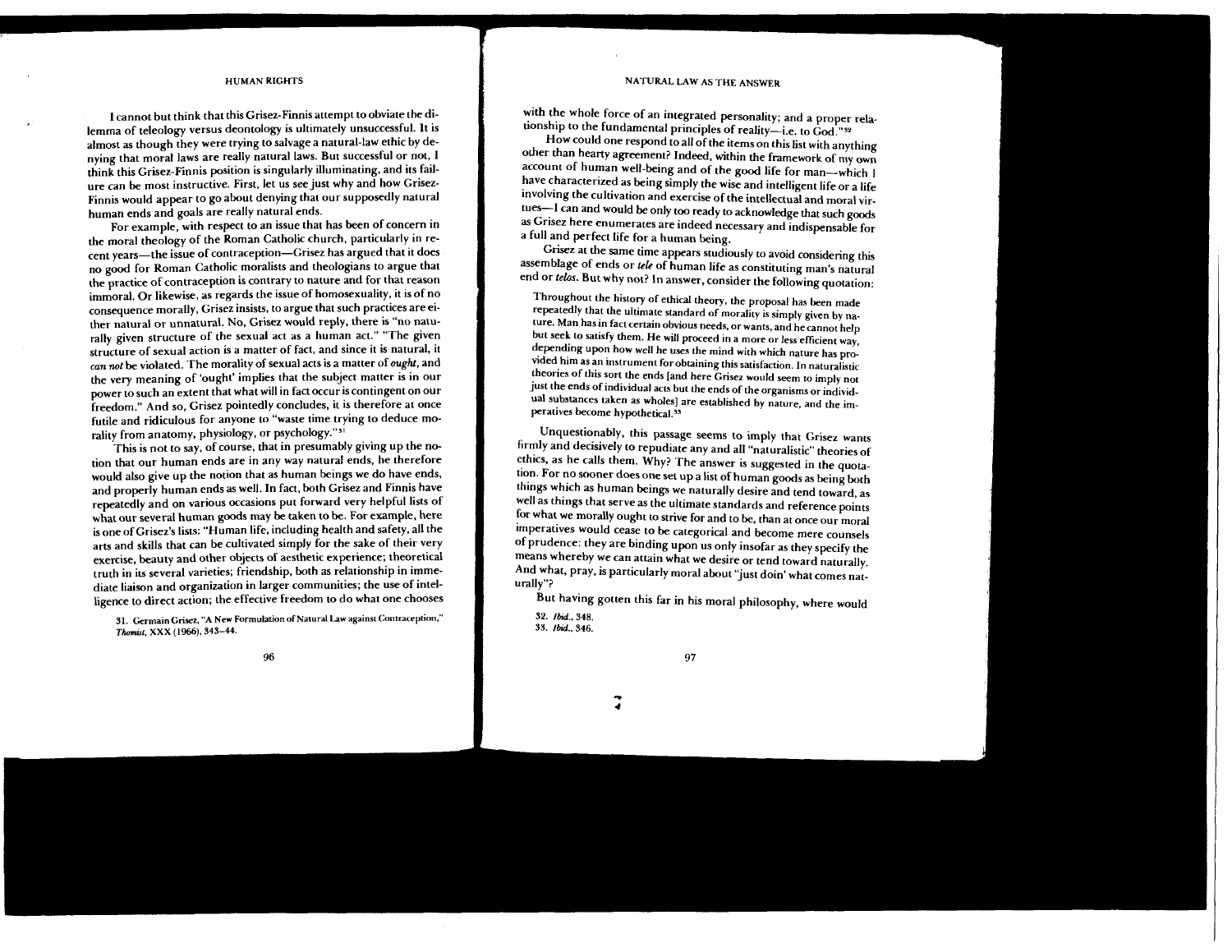Grisez go from here? He wants to recognize that there arecertain ends or goods that are proper for us as human beings. Yet apparently, he does not want to call them natural ends; or at least he does not want to recognize them as natural ends, in the sense of their being ends that we are naturally ordered **to,** or disposed toward, simply in virtue of our nature as human beings. And this prompts me to say that though the hands are those of Germain Grisez, the voice is that of Immanuel Kant. Was it not Kant, after all, who decisively turned his back on Aristotle and on the entire tradition of natural-law ethics, in his unequivocal repudiation of nature as being able to provide a foundation for morals or ethics? Accordingly, just as Kant in his ethical deontology sternly refused to make even the slightest concessions to natural teleology, may we say that Grisez would appear to be following Kant's suit?

Surely, though, this conclusion seems scarcely credible. For do not Grisez and Finnis realize that supping with Kant could be like supping with the devil-one needs a very long spoon. And with all due respect to Kant, could not one say that Kant's own spoon would seem never to have been quite long enough? In any case, let us put Grisez-Finnis on hold, for the moment, and see what some of the toils, to say nothing of the trials and tribulations, were that Kant found himself caught up in when he attempted to work out an ethical deontology without appeal or apology to teleology. Wishing most emphatically to distance himself from teleology or desire-ethic, Kant saw himself as being committed to saying that all such things as human ends, purposes, or desires, being but so many facts or phenomena of nature, turn out to be irrelevant in providing human beings with any guidelines or direction in morals or ethics.

But this idea immediately turns out to be exceedingly embarrassing for Kant. For as I have often reiterated, Kant would be the last to want to say that "oughts" and duties are entirely arbitrary and lack either rhyme or reason in their support. And yet how else can any "why" question with respect to an "ought" be answered, unlessone appeals to some purpose or end that one wishes to attain thereby, and in terms of which the "ought" becomes intelligible as being that which one needs to do if one is to attain such and such an end or achieve such and such a purpose?

But surely, Kant would not want to allow himself to be caught in any such trap as that of saying that heeding the injunction of moral "oughts" or duties is utterly without ground or reason. For in many

## 98

#### **NAl'URAL LAW AS THF. ANSWFR**

ways, the hallmark of Kant's ethical position-and the hallmark with which Kant himself was determined that it be stamped-is that his position is preeminently rational, even almost rationalistic. Thus is it not precisely "practical reason." as Kant called it, that calls the tune in morals and ethics--which is only to say that never under any circumstances can anything be thought of as being required of us morally if its practical reasonableness is not clearly recognizable? And yet how may a course of action be recognized as being practically reasonable unless it is seen to subserve in some way either an individual's end or interest or advantage or mankind's end or interest or advantage?

No sooner, though, is the practical reasonableness of any action said thus to depend entirely upon its subserving some human end or purpose than immediately the distinctively categorical character of the Kantian moral imperatives would appear to be irreparably undermined: Kant's much vaunted categorical imperatives would then turn out to be no more than hypothetical imperatives. And with that, Kantian ethics would surely be undone. Or put another way, from pretending to be a deontological ethics of the strictest observance, Kantian ethics would collapse into a teleological ethics.

Indeed, it is this point of seeming inconsistency in Kant that Robert Paul Wolff, in his brilliant commentary on the Groundwork, points out most tellingly: there would seem to be no way in which moral imperatives could be both categorical and at the same time practically reasonable. Thus consider how Wolff exposes the radlcal inconsistency of Kantian ethics. For Wolffinsists that Kant saw very clearly that the only way practical reason could give us any instruction in the matter of what we ought or ought not to do would be in terms of the ends and objectives that we seek to attain by our actions: "Since according to Kant there is an objective good which all rational agents qua rational take as their end (so-called obligatory ends), it follows that the principle of practical reason corresponding to such an imperative is a valid principle for all rational agents whatever."<sup>34</sup>

Then Wolff goes on to aver that Kant seems to take back with his left hand what he has just given with his right: "The principal source of the confusion (in Kant) is his habit of describing imperatives as commanding actions without reference to ends. In paragraph IS [Kant]

**94. Rohert Paul Woltt. Tlu Au(orrmn) oJRca,un A Cmnvnloq** n **Kunr's (;rounduwk o/lht M~lophysu o/MwaLr (New York. 1979). 190.** 

**99** 

 **a**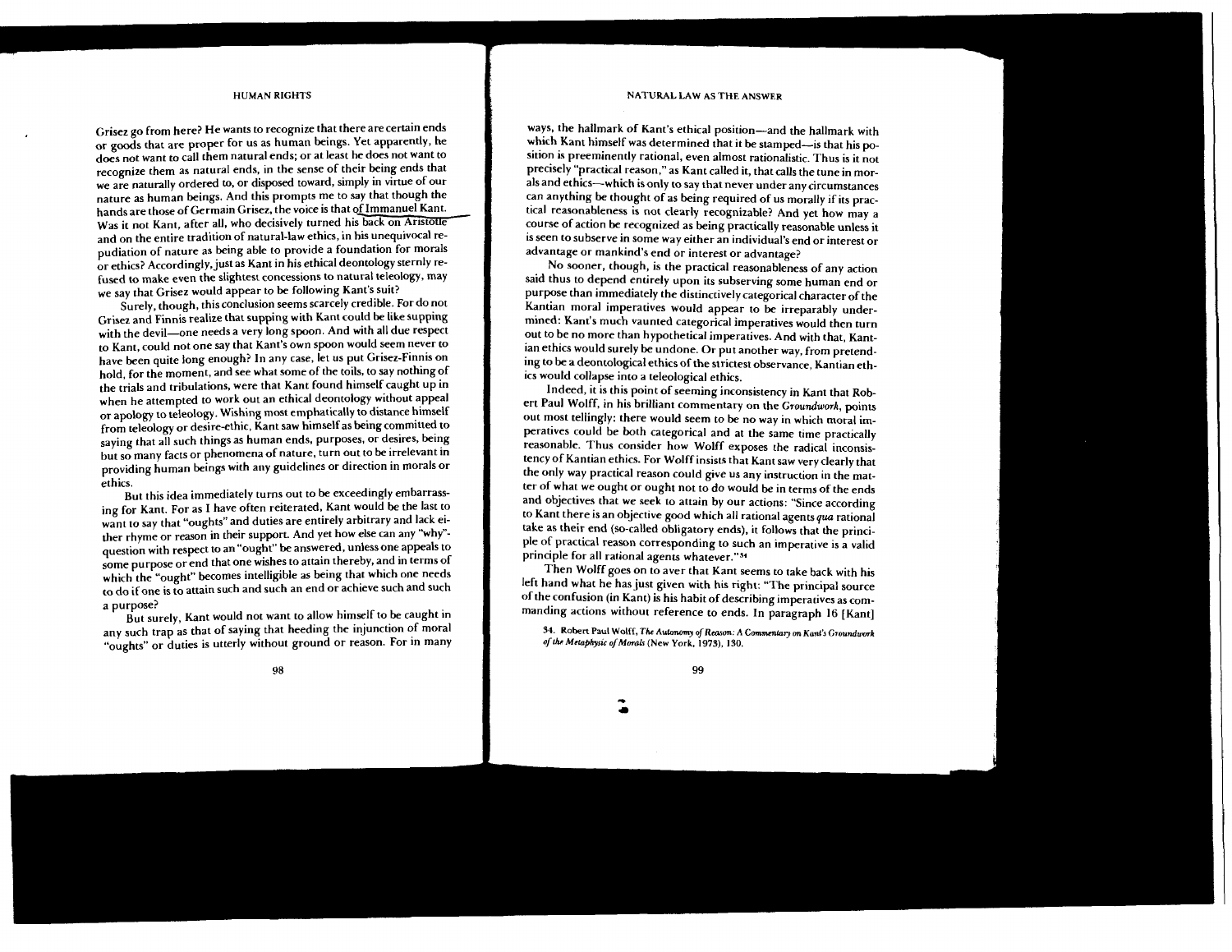writes: 'A categorical imperative would be one which represented an action as objectively necessary in itself apart from its relation to a further end.' . . . Finally, in paragraph 22, Kant repeats, 'there is an imperative which, without being based on, and conditioned by, any further purpose to be attained by a certain line of conduct, enjoins this conduct immediately.'"<sup>35</sup> On this, Wolff's comment is at once sharp and decisive:

Now this way of talking just doesn't make any sense. Rational action is purposive action. It is behavior which is caused by the agent's conception of the state of affairs to be brought about by that behavior.. . . So a categorical imperative cannot "directly command a certain conduct without making its condition some purpose to be reached by it," for that is the same as saying that it commands an agent to engage in purposive action which has no purpose. Instead, the logic of Kant's theory of imperatives ought to lead him to define a categorical imperative as an imperative which commands us to pursue a purpose which we must (insofar as we are rational) adopt.<sup>36</sup>

How else can one respond if not with an enthusiastic "Bravo!" For if Wolff's interpretation of Kant is correct, not only would it appear that Kantian moral philosophy turns out to be completely undone by this sudden turn in the argument, but it also looks as if Kant's own spoon wereindeed not longenough for supping with thedevil! And if Kant's spoon was not long enough, what about the Grisez-Finnis spoon? First, though, it needs to be admitted that there would seem to be nothing amiss with the Grisez-Finnis spoon. at least not at first blush. For is it not that interesting turn in Wolff's argument-the turn that exhibits for the first time the very fruitful notion of so-called "obligatory ends"that one could say was the idea the Grisez-Finnis line of argument was all along trying to point up? Indeed, Grisez and Finnis would apparently want to establish that there are "categorical" ends-that is, ends that are binding upon us as human agents, but which for that reason are not to be regarded as being natural ends or ends that we seek because we are naturally inclined to seek them. And what is this if not what Wolff was getting at when he put forward the notion of ends being "obligatory"?

Nor is it only Grisez-Finnis who can rejoice in this tantalizingly

35. Ibid. 36. Ibid., 130-31.

100

#### **NATURAL LAW AS THE ANSWER**

fruitful notion of an "obligatory end." For surely. 1 can find solace and comfort in such an idea. Indeed, is it not precisely this notion of a socalled obligatory end that can provide the means of distinguishing an Aristotelian teleology from such ethical teleologies as are exemplified by the likes of Utilitarianism and Rational Individualism? Moreover, if the teleology that is to be associated with a natural-law ethic is distinctively different from the teleologies that the term normally suggests, why will this not enable us to move between the horns of the dilemma? So far from its having to be either teleology or deontology, it would now appear that there is an entirely different sort of teleology, one that at the same time seems to incorporate features of an ethical deontology as well. In fact, is not this the sense and import of a notion such as that of an "obligatory end"? And why might this not enable us to escape either around or through the dilemma of teleology versus deontology?

To confirm that a natural-law ethics (or a Grisez-Finnis ethic) provides an exit from the dilemma, let us but call up again the distinction that I have already alluded to, which is pointed up by the so-called *Eufhyphro* test: are things to be reckoned as good merely because wedesire them or tend toward them; or is it rather that we should desire and tend toward such things as we recognize to be really good or objectively good?<sup>37</sup> Suppose, then, that it is the first of these two alternatives, viz., that things are good or of value only because we happen to like them. At once. we can see that with this alternative. the fatal weakness that I have repeatedly suggested seems to attach to most teleological ethics becomes unavoidable: merely because as human beings we want something or desire it or tend toward it may not be taken as being ground or evidence that it is therefore morally right for us to have it or that we ought to have it. And so it is that on this alternative of the *Eufhyphro*  test, no teleological ethics can claim to be an ethics.

Suppose, though, that we opt for the other alternative under the *Eufhyphro* test in interpreting a teleological ethics. Immediately, we see that it no longer follows that what we desire or tend toward is not to be reckoned as being either morally good or right. On the contrary, if our desire or liking for a thing is determined by our recognition of its true excellence or goodness or value, we have to deal with something that isobjectively good; and because it is objectively good, it is in the nature of an obligatory end-something that we ought to desire or seek after

37 Plato. **Etdhvphro.** IOa.

101

I

- **0**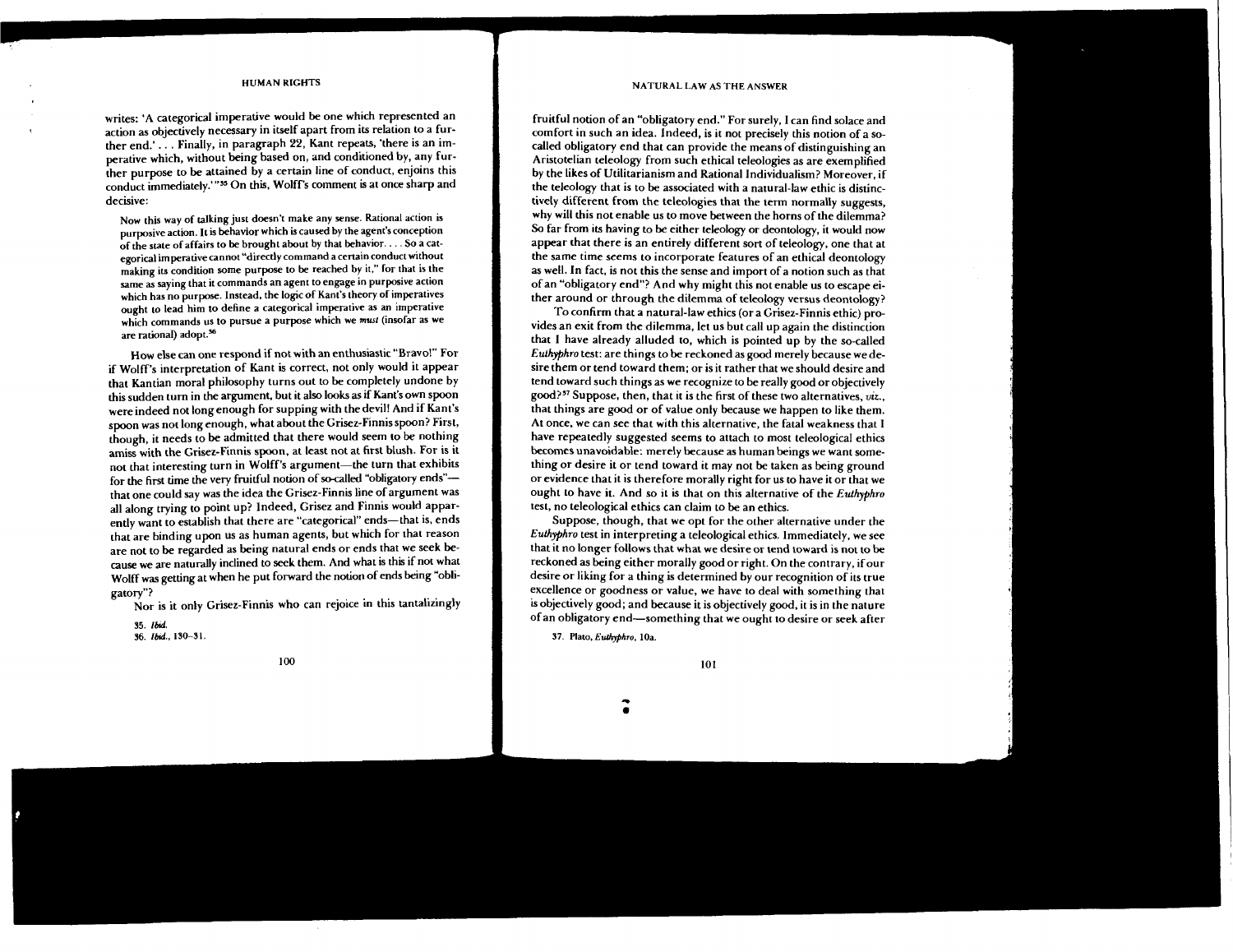of nature, and the use of the same faculties, should also be equal one amongst another without subordination or subjection."<sup>19</sup>

Despite exposing myself to all of the pitfalls connected with any attempted Lockean interpretation here, may I not say that it looks as though Locke were saying that all men *being in* fact free and equal in nature, or by nature, it therefore follows that men *ought* to *be* free and equal-that they have a right to such freedom and equality? But what does this sound like, at least superficially, if not that Locke were simply committing the patent fallacy of trying to infer an "ought" from an "is"?

Doubtless 1 am being unfair to Locke. At least, Eric Mack, in an exceedingly perceptive paper, has argued that Locke may not be accused of having committed the "is"-"ought" fallacy.<sup>20</sup> And yet, however much Locke's own skirts may have been clean in such a regard, one cannot help wondering if the Lockean appearances here may not be deceptive, whatever the true Lockean reality may have been. Besides, whatever may be true of Locke himself, it would scarcely seem that very many of his followers, among the eighteenth-century champions of natural rights, were equally scrupulous as some would repute Locke himself to be about trying to avoid the "is"-"ought" fallacy. Blackstone, for example, in Section 11 of the Introduction to his famous *Camenfaries,* in which he is talking about the nature of laws in general, declares: "In its broadest sense, law signifies a rule of action." In Book 1, which is devoted to the rights of persons, Blackstone begins his first chapter with the confident declaration: "By absolute rights, are meant those which are so in their primary and strictest sense; such as would belong to their persons merely in a state of nature, and which every man is entitled to enjoy whether out of society or in it." From here Blackstone proceeds to his general statement of the primary aim of law: "The principal aim of society is to protect individuals in the enjoyment of those absolute rights, which were vested in them by the immutable laws of nature, but which could not be preserved in peace, without the mutual assistance and intercourse of social communities. The primary end of human laws is to maintain and regulate these absolute rights of individuals."<sup>21</sup>

19. John Locke, Second Treatise of Government, ed. C. B. Macpherson (Indianapolis, **1980). chap. 11.984.8.** 

20. Eric Mack, "Locke's Arguments for Natural Rights," Southwestern Journal of *Philosophy,* **X (Spring, 1980), 51-60. See alsochap 1, n. 3, above.**  21. William Blackstone, Commentaries on the Law, abridged ed., ed. Bernard C. Gavit (Washington, D.C., 1941), 26, 68.

158

# **LAW AS THE IMPLEMENTATION OF ETHICS**

Who would not warm to Blackstone's unequivocal declaration that the rights of individuals are indeed absolute? And yet the question is whether such heartwarming pronouncements can appeal to the head no less than to the heart. For what is Blackstone's ground for asserting so confidently that men's rights are absolute? Is it not because they attach to the persons of human beings "merely in a state of nature"? And yet even granting that there is a sense in which human beings may be said to enjoy their lives, their liberties, and their properties in the socalled state of nature, does that mean that they have therefore rights or entitlements to such things? And what would such an inference be if not the fallacious one of inferring an "ought" from an "is"?

If we call to witness various of our contemporaries, Rawls or Nozick or Dworkin, they all would seem to appeal to a state of nature. And yet just how are they able to do so without falling afoul of the so-called *"is"*. "ought" fallacy? Moreover, if we move away from contemporary thinkers who would try to base their championship of individual rights on appeals either to an actual or a hypothetical state of nature, what resources do these other thinkers have for their advocacy of individual rights? Presumably, if they cannot appeal to nature and to reality in support of rights, they must have recourse to mere logic and language: if rights are not to be justified on the basis of what men are in fact and by nature, then perhaps it can be shown to be on the basis of the way men talk and think that they may be seen to be committed to a recognition of genuine human rights.

For example, suppose that we single out for purposes of illustration the argument that Alan Gewirth has resolutely exploited in an effort to show that human agents are committed to an acknowledgment of rights, at least by language and logic if not by nature. Paraphrasing this argument, it would seem that Gewirth begins with an analysis of the sense and meaning of the notion of human action. Thus to say that a human being acts, or is an agent of action, is necessarily to imply that such action is purposive and free. Moreover, the agent of action values and esteems these features of freedom and purposiveness that characterize his actions simply because they are actions. But thus to esteem and value these features of one's actions, Gewirth seems to suppose, is to imply that they are things that the individual agent is entitled to insofar as he is a free and purposive agent. Immediately, though, for a person to claim that he has a right to freedom of action-again by Gewirth's reasoning-is to imply, by the principle of universalizability, that

**<sup>159</sup>**-

**4**